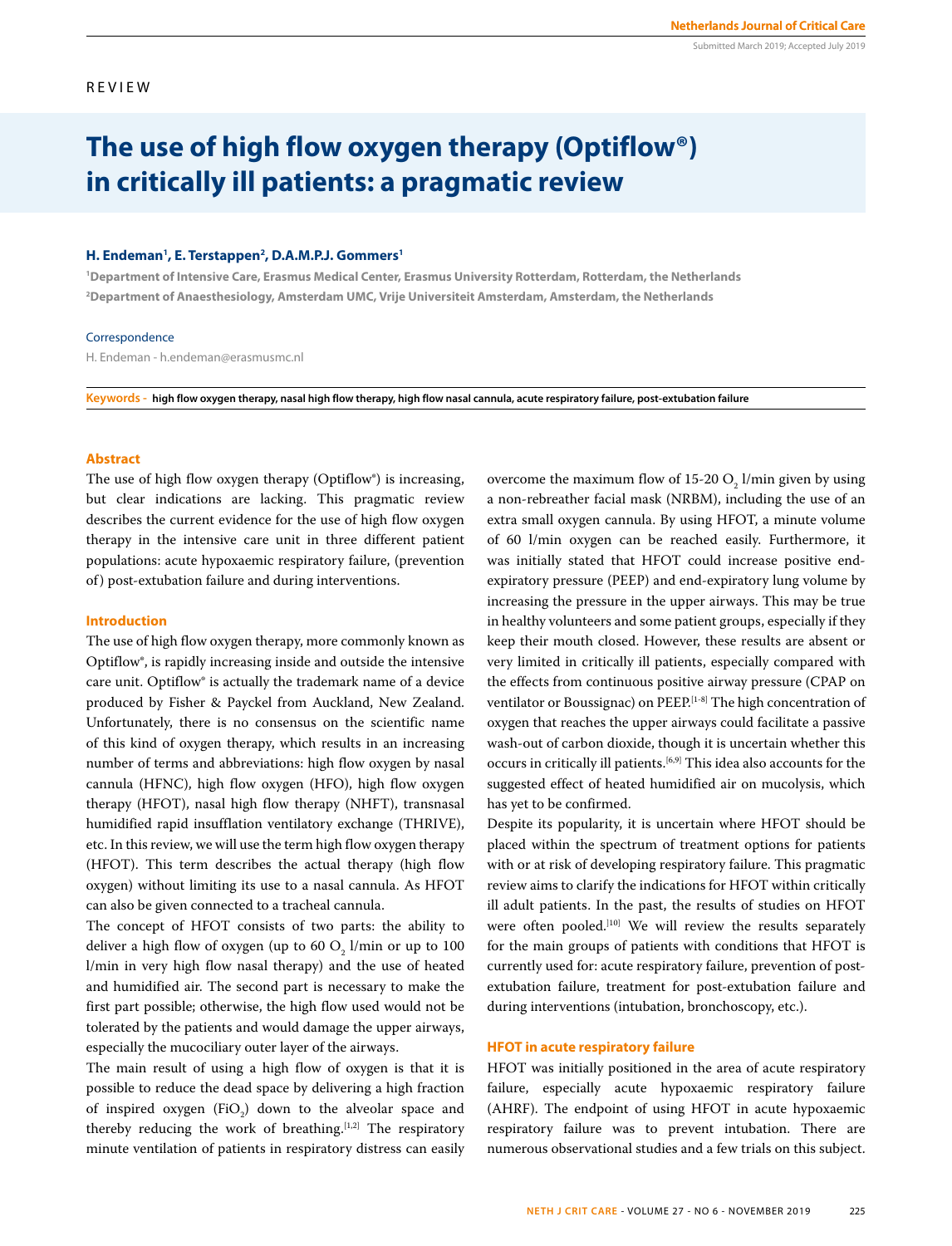High flow oxygen therapy in the intensive care

The problems with the majority of these studies is that they use different definitions of acute hypoxaemic respiratory failure, different HFOT regimens (fixed or set flow and  $\text{FiO}_2$ ), comparisons with different devices (conventional oxygen therapy by nasal cannula, Venturi mask, facial mask, NRBM, Boussignac or CPAP/BiPAP on mechanical ventilator) and different chosen endpoints (patient comfort up to mortality). In this review, we only discuss the studies that included patients with acute hypoxaemic respiratory failure as we observed them in our intensive care units, with moderate or severe decreases in the  $P/F$  criteria ( $P/F$  <200), who would be treated with facial or Venturi masks with high flow  $O_{2'}$ , NRBM or any type of noninvasive mechanical ventilation (NIV) in the absence of HFOT and with prevention of intubation as a minimal endpoint.

The results of the trials comparing conventional oxygen therapy (Venturi mask or NRBM) are conflicting. In a trial comparing a two-hour period of HFOT with Venturi masks in immunocompromised patients, there was no difference in intubation rate between groups.[11] In the largest study so far with patients who mainly suffered from pneumonia that was complicated by moderate acute hypoxaemic respiratory failure, an up to two-day trial of HFOT was compared with NRBM. There was no difference between groups in intubation rate (at day 28), but in a post hoc analysis of the patients with moderate to severe acute hypoxaemic respiratory failure, the intubation rate was significantly lower in patients treated with HFOT (35%) than by NRBM (53%). There was also a survival benefit at day 90 for patients treated with HFOT, even after correcting for disease severity. Although refractory shock was the main reason for death, this was significantly more present in the NRBM group.[12] The same study also compared HFOT with NIV-BiPAP (Pressure support set at TV 7-10 ml/kg predicted body weight,  $PEEP$  (2-10 cm  $H_2O$ ); minimal 8 hours/day, in between NRBM), and the results were again in favour of HFOT.[12] Some small observational studies have concluded that ventilatory characteristics favour NIV-BiPAP, but patient comfort favours HFOT.[13,14] In most observational studies, successful therapy with HFOT was associated with decreased mortality compared with conventional oxygen therapy or NIV. Successful therapy with HFOT is predicted by the severity of acute hypoxaemic respiratory failure, severity of disease, and presence of shock or renal failure. Furthermore, the lack of HFOT success within 6-24 hours is associated with increased mortality, probably due to delayed intubation.<sup>[15-19]</sup> This latter is a point of concern. Patients being treated for multiorgan failure do have a proper or high oxygenation rate as measured by  $\mathrm{SpO}_2$  due to the high alveolar oxygen content with HFOT, but can still be exhausted. Close monitoring of work of breathing in patients on HFOT (including frequent arterial blood gas analysis) is pivotal to prevent delayed intubation.

A major problem with all this studies is that they contain populations of patients with different reasons for acute

hypoxaemic respiratory failure. The majority of the patients in these present studies suffer of pneumonia (of different origins), but also patients with exacerbation of chronic obstructive pulmonary disease (COPD), congestive heart failure (CHF), ARDS, etc. are present. To our knowledge there are no trials on the outcome of HFOT in a specific disease condition.

In conclusion, there is no clear benefit in using HFOT above conventional oxygen therapy or NIV for the prevention of intubation in patients with acute hypoxaemic respiratory failure. In patients with primary moderate acute hypoxaemic respiratory failure, a trial up to a maximal two days of HFOT could be considered to prevent intubation. This might even decrease mortality. It should be kept in mind that all the studies were performed in patients with respiratory failure with a pulmonary origin. There is no evidence for its use in patients with respiratory failure due to non-pulmonary conditions or multiorgan failure and, if used, HFOT might increase mortality. The same logic can be applied to the continuation of HFOT without respiratory improvement within 24 hours.

### **HFOT to prevent post-extubation failure**

HFOT is also studied in the prevention of post-extubation failure. HFOT was used in two patient groups: patients who passed a spontaneous breathing trial (SBT) successfully and had an additional risk for post-extubation failure (obesity, COPD, CHF, etc.) and those without such a risk.

After cardiac surgery NRBM combined with NIV-BiPAP for at least 4 hours/day was compared with HFOT in the setting of post-extubation failure or prevention of post-extubation failure with and without failed SBT. No differences were found for re-intubation or any other clinical outcome.[20] NIV-BiPAP is a well-established strategy to prevent post-extubation failure in patients who passed an SBT but have an additional risk factor for re-intubation, and at the same time, NIV-BiPAP is known to be associated with increased mortality if used in the setting of post-extubation failure itself. In another study in which NIV-BiPAP for 24 hours was compared with HFOT to prevent post-extubation failure in patients who successfully passed an SBT but had an additional risk of post-extubation failure. The re-intubation rate was approximately 20% in both groups, and no other differences in clinical outcomes were found [23]. There is some evidence that HFOT prevents post-extubation failure in patients with a low risk of post-extubation failure compared with conventional oxygen therapy, although there are some methodological issues in the studies describing these results.[21-23] In conclusion, in the setting of preventing post-extubation failure in patients who successfully passed an SBT but had an additional risk, HFOT could be an alternative to NIV-BiPAP to be used if NIV-BiPAP is not tolerated by the patient or if it is contraindicated. Also in patients with a low risk for postextubation failure, HFOT can be used, but this is an expensive alternative for conventional oxygen therapy.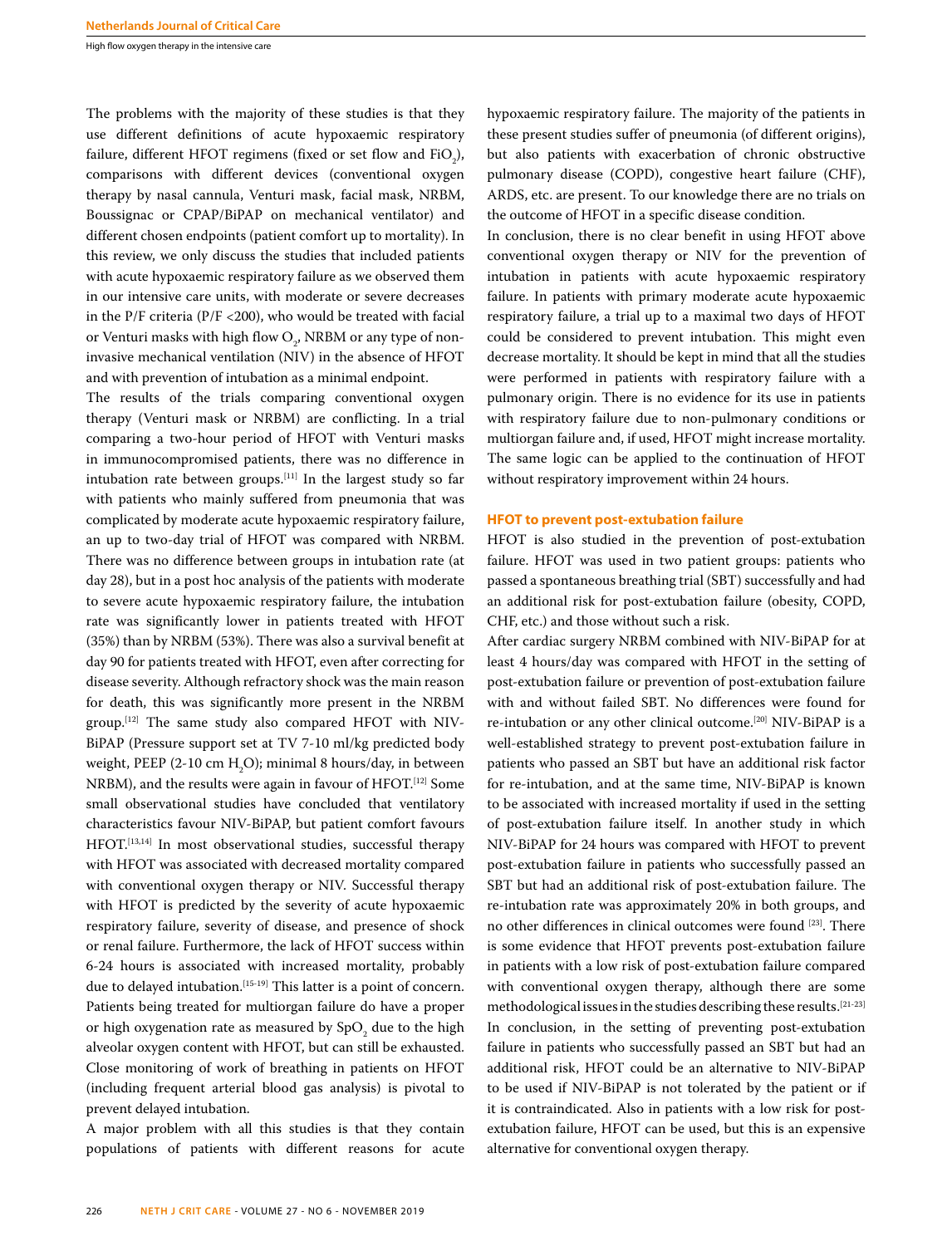# **HFOT for post-extubation failure**

In most studies, post-extubation failure is defined as respiratory failure within 48 or 72 hours after extubation. As these patients are mostly excluded from studies on the role of HFOT in acute hypoxaemic respiratory failure, this group of patients is still of interest. Currently, there is consensus that NIV should no longer be used in this setting, leaving re-intubation as the only therapeutic strategy. The only study on this subject is the earlier described study, with all its limitations, on the use of HFOT in the post-extubation setting that pooled data from patients with post-extubation failure with data from patients in whom HFOT was used to prevent post-extubation failure.<sup>[20]</sup> While HFOT is used frequently, there are currently no studies supporting this strategy.

## **HFOT during interventions**

HFOT could facilitate numerous interventions in the ICU in non-intubated patients. Most studies were performed on the use of HFOT during intubation and during bronchoscopy. HFOT seemed to be a promising strategy to prevent desaturation during intubation.[24,25] Some trials showed no difference in  $SpO<sub>2</sub>$ , time of severe hypoxaemia or any other outcome parameters by using HFOT before and throughout the complete intubation procedure, and neither could they find an additive effect during the apnoeic phase.<sup>[26,27]</sup> Nevertheless, other trials did find less desaturation during the apnoeic phase.<sup>[28,29]</sup> Outside the ICU, in the setting of elective intubation before surgery, there are studies confirming the improved oxygenation by using HFOT, most often called THRIVE, during intubation.<sup>[30,31]</sup> During bronchoscopy, HFOT was compared with NIV-BiPAP. During the procedure,  $SpO<sub>2</sub>$  remained above 85% in both groups, though the periprocedural P/F ratio was higher in the patients on NIV-BiPAP than those on HFOT.<sup>[32]</sup> Although there is no structural evidence to support the use of HFOT during intubation to prevent complications, the use of HFOT might shorten the period of decreased oxygenation and limit the degree of decreased oxygenation during the apnoeic phase. HFOT might be a reasonable alternative to NIV-BiPAP during bronchoscopy, but evidence on this topic is scarce.

# **HFOT outside the ICU**

Although not the scope of this review, we need to add some words on the subject of using HFOT outside the ICU for acute hypoxaemic respiratory failure, a practice now carried out on a large scale. There are no studies on the outcome of using HFOT outside the ICU, but there is one describing the effect of delayed intubation in patients unsuccessfully treated by HFOT outside the ICU, namely increased mortality.[33] Awaiting trials on the use of HFOT outside the ICU, it should be performed with great caution and only for a short period with clearly defined goals.

## **Conclusion**

HFOT is a promising therapeutic strategy but not with proven beneficial outcome. The current available evidence supports a short trial of HFOT with clearly set goals in patients with acute hypoxaemic respiratory failure due to a pulmonary cause and without the presence of shock or multiorgan failure. HFOT should be considered to be an alternative strategy to NIV to prevent post-extubation failure in patients who have passed an SBT successfully but who are at additional risk of postextubation failure. In addition, HFOT might facilitate the intubation procedure by shortening and decreasing the phase of decreased oxygenation. However, for all these indications, more studies are needed to prove the use in daily practice in the intensive care unit. The ROX-index,  $(SpO_2/FiO_2)/RR$  might be a promising tool to decide whether to start HFOT and monitor the success of HFOT.<sup>[34]</sup>

# **Disclosures**

All authors declare no conflict of interest. No funding or financial support was received.

### **References**

- 1. Ritchie JE, Williams AB, Gerard C, Hockey H. Evaluation of a humidified nasal highflow oxygen system, using oxygraphy, capnography and measurement of upper airway pressures. Anaesth Intensive Care. 2011;39:1103-10.
- 2. Chanques G, Riboulet F, Molinari N, et al. Comparison of three high flow oxygen therapy delivery devices: A clinical physiological cross-over study. Minerva Anestesiol. 2013;79:1344-55.
- 3. Groves N, Tobin A. High flow nasal oxygen generates positive airway pressure in adult volunteers. Aust Crit Care. 2007;20:126-31.
- 4. Parke R, McGuinness S, Eccleston M. Nasal high-flow therapy delivers low level positive airway pressure. Br J Anaesth. 2009;103:886-90.
- 5. Parke RL, McGuinness SP. Pressures delivered by nasal high flow oxygen during all phases of the respiratory cycle. Respir Care. 2013;58:1621-4.
- 6. Bräunlich J, Beyer D, Mai D, Hammerschmidt S, Seyfarth HJ, Wirtz H. Effects of nasal high flow on ventilation in volunteers, COPD and idiopathic pulmonary fibrosis patients. Respiration. 2013;85:319-25.
- 7. Riera J, Pérez P, Cortés J, Roca O, Masclans JR, Rello J. Effect of High Flow Nasal Cannula and Body Position on End-Expiratory Lung Volume. A Cohort Study Using Electrical Impedance Tomography. Respir Care. 2013;58:589-96.
- 8. Corley A, Caruana LR, Barnett AG, Tronstad O, Fraser JF. Oxygen delivery through high-flow nasal cannulae increase end-expiratory lung volume and reduce respiratory rate in post-cardiac surgical patients. Br J Anaesth. 2011;107:998-1004.
- 9. Jeong JH, Kim DH, Kim SC, et al. Changes in arterial blood gases after use of highflow nasal cannula therapy in the ED. Am J Emerg Med. 2015;33:1344-9.
- 10. Monro-Somerville T, Sim M, Ruddy J, Vilas M, Gillies MA. The Effect of High-Flow Nasal Cannula Oxygen Therapy on Mortality and Intubation Rate in Acute Respiratory Failure: A Systematic Review and Meta-Analysis. Crit Care Med. 2017;45:e449-56.
- 11. Lemiale V, Mokart D, Mayaux J, et al. The effects of a 2-h trial of high-flow oxygen by nasal cannula versus Venturi mask in immunocompromised patients with hypoxemic acute respiratory failure: a multicenter randomized trial. Crit Care. 2015;19:380-8.
- 12. Frat J-P, Thille AW, Mercat A, et al. Supplementary: High-flow oxygen through nasal cannula in acute hypoxemic respiratory failure. N Engl J Med. 2015;372:2185-96.
- 13. Schwabbauer N, Berg B, Blumenstock G, Haap M, Hetzel J, Riessen R. Nasal high-flow oxygen therapy in patients with hypoxic respiratory failure: effect on functional and subjective respiratory parameters compared to conventional oxygen therapy and non-invasive ventilation (NIV). BMC Anesthesiol. 2014;14:66.
- 14. Frat J-P, Brugiere B, Ragot S, et al. Sequential Application of Oxygen Therapy Via High-Flow Nasal Cannula and Noninvasive Ventilation in Acute Respiratory Failure: An Observational Pilot Study. Respir Care. 2015;60:17-8.
- 15. Rello J, Pérez M, Roca O, et al. High-flow nasal therapy in adults with severe acute respiratory infection. A cohort study in patients with 2009 influenza A/H1N1v. J Crit Care. 2012;27:434-9.